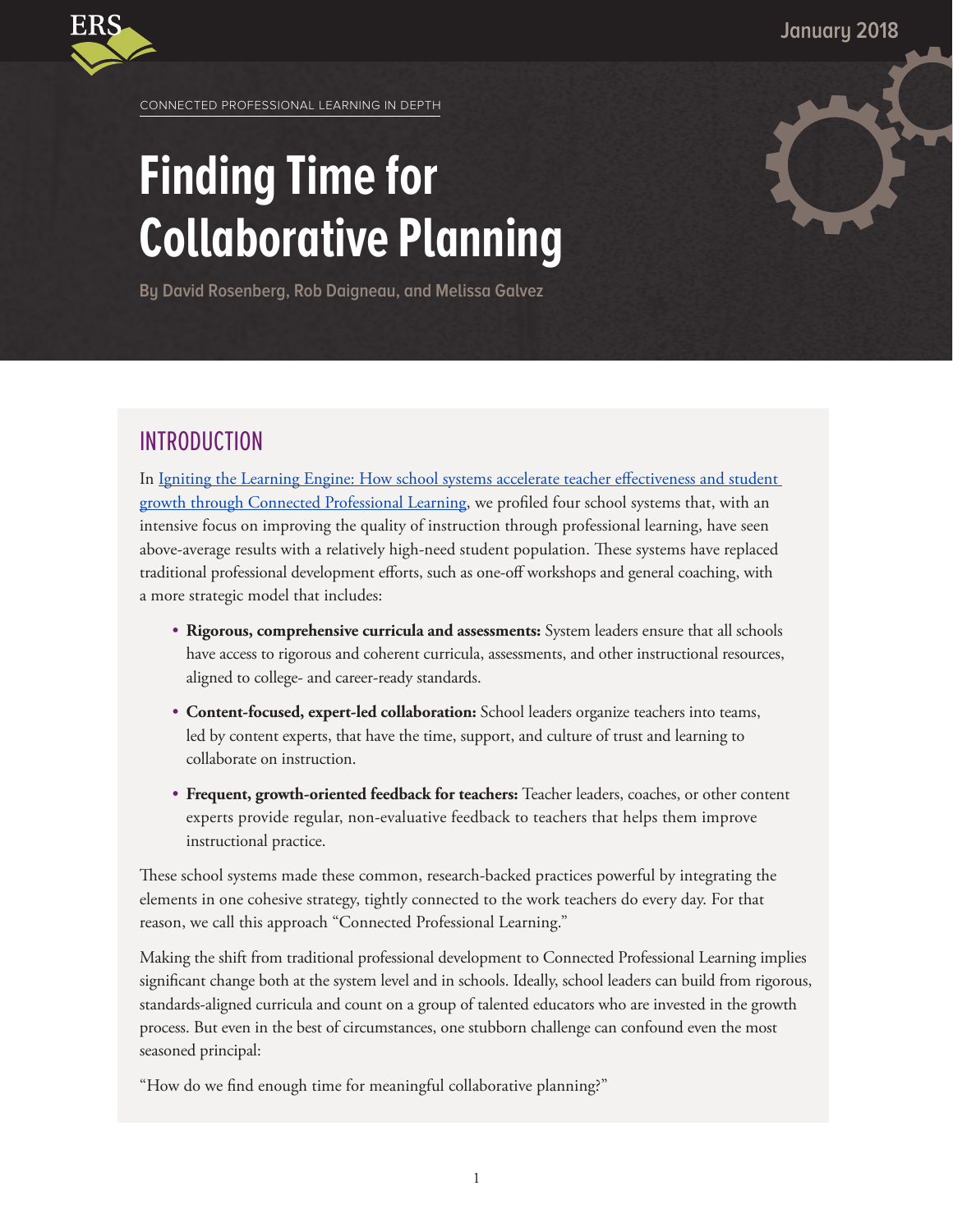In more than 10 years of experience working with leaders in over 40 school systems across the country, we have come to deeply understand the time challenge in schools. Building a strategic master schedule requires principals to balance diverse student needs and a range of teacher skills in the context of a student day that can include as little as five hours of focused learning time. The task is often complicated further by collective bargaining agreements with highly prescriptive stipulations, staff and coverage shortages, transportation schedule requirements, and limited resources.

In this brief, we provide context on how American teachers currently spend their time and offer practical strategies for how principals can create more collaborative planning time. We hope these models inspire school and district leaders to create this crucial condition for Connected Professional Learning—one that helps improve the quality of instruction and, ultimately, outcomes for students.

# HOW DO TEACHERS USE THEIR TIME?

American teachers spend far more time in the classroom, and far less time collaborating, than their peers in many other countries.<sup>1</sup> High-achieving school systems, such as those in British Columbia, Shanghai, Singapore, and Hong Kong, dedicate as much as 35 percent of teachers' time to "working in teams to improve lessons."<sup>2</sup> Research has highlighted how collaborative planning impacts student learning: according to one study, "Whether or not teachers collaboratively analyze student assessment data is a strong predictor of achievement gains across math and ELA."3

To understand how this plays out for American teachers, we looked at a representative sample of nine large urban districts where ERS has worked.\* We found that in those districts, teachers spent only  $2$  percent of their time in collaborative planning, or about  $45$  minutes per week. $^4$  Initial responses to our [online Connected Professional Learning diagnostic assessment](https://www.erstrategies.org/tap/professional_learning_diagnostic_tool) corroborate this experience: more than half of respondents say teachers in their schools have fewer than 60 minutes for collaboration each week, while less than 10 percent say teachers benefit from at least 90 minutes weekly.

American teachers *want* to collaborate[—a recent survey](https://learningforward.org/publications/recent-research-and-reports/state-of-teacher-professional-learning) of more than 6,300 teachers, conducted by Learning Forward, revealed a strong preference for collaborative learning during the school day. But just 25 percent of those respondents said that the majority of their professional learning takes place during school hours.<sup>5</sup>

<sup>\*</sup> This is based on data from nine urban districts that ERS has worked with in the past, each of which gave us access to financial, human capital, course scheduling, and demographic data. While this is not a statistically significant or randomized sample, it does reflect the practices of a highly relevant cohort of peer districts and puts the case studies in context. ERS draws on over 20 years of experience working with more than 40 districts nationwide to inform our understanding of "typical" district practice.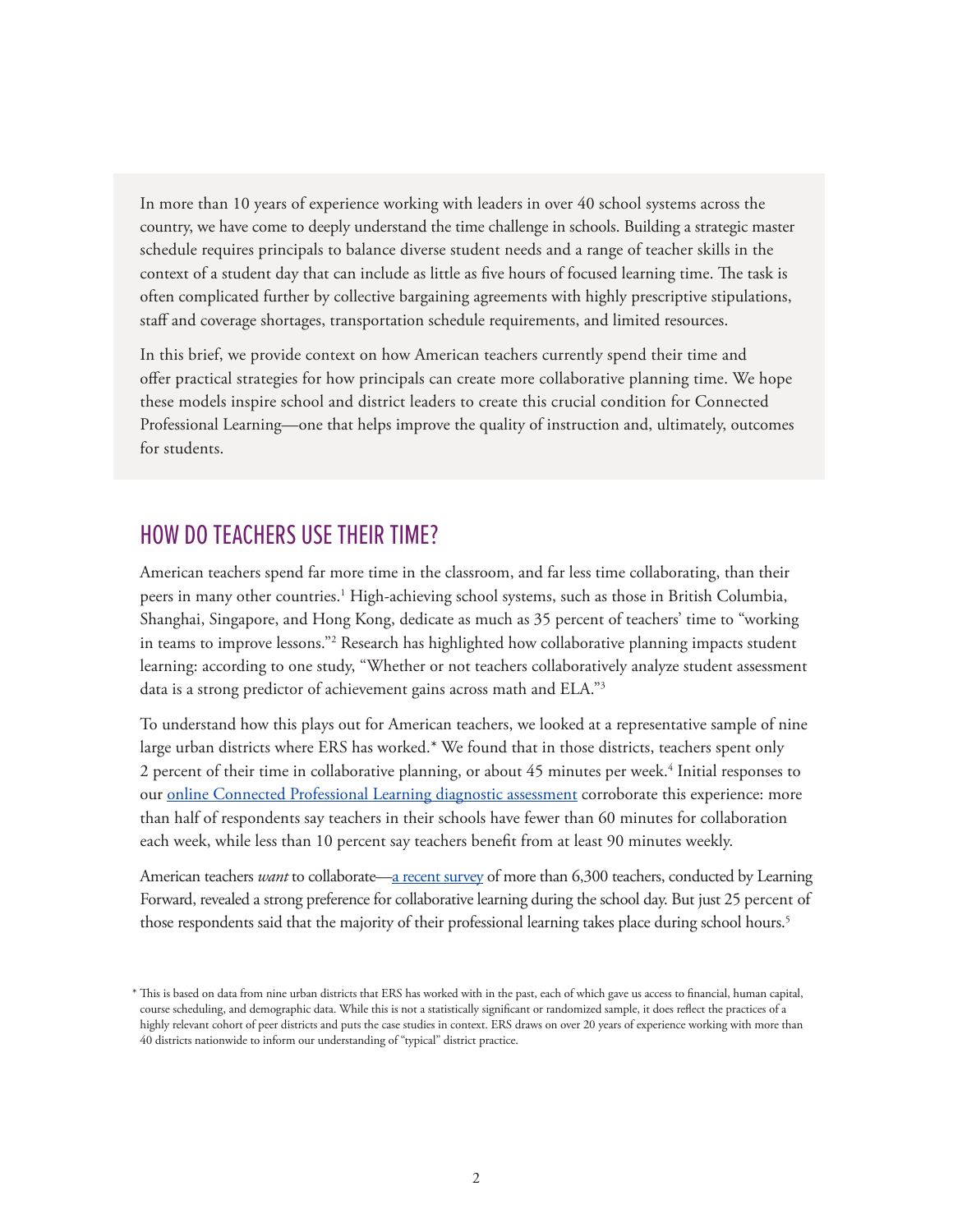For [Igniting the Learning Engine,](https://www.erstrategies.org/cms/files/3560-igniting-the-learning-engine.pdf) we studied professional learning practices in three urban school districts—Duval County Public Schools, District of Columbia Public Schools, and Sanger Unified School District—and one charter network, Achievement First. In all four school systems, teachers are able to dedicate at least **90 consecutive minutes each week** for collaboration among "shared-content" teams, i.e., teams that teach the same or very similar content, as opposed to those that teach the same group of students ("shared-student" teams). Given its greater flexibility, Achievement First provides as much as 300 weekly minutes for teacher collaboration.

#### FIGURE 1 MINUTES PER WEEK IN COLLABORATIVE PLANNING, ACROSS DIFFERENT TYPES OF SCHOOL SYSTEMS



Of course, teams need more than just time with peers who teach the same content—they require expert support to guide the team through rigorous lessons, as well as access to student data, sample agendas, and protocols that guide the conversation. Teams also need to operate within a professional adult culture that encourages learning and sharing.

But without enough time, these other substantial investments often fall flat. School and system leaders should start by assessing how teachers currently spend their time. This can reveal how much time teachers actually spend doing things that may not support their core work of instruction, such as duties or generic PD activities. This also creates a baseline for making a case for change and measuring progress. Armed with data on current use of time, leaders can get to work creating schedules that maximize effective collaboration and support professional learning.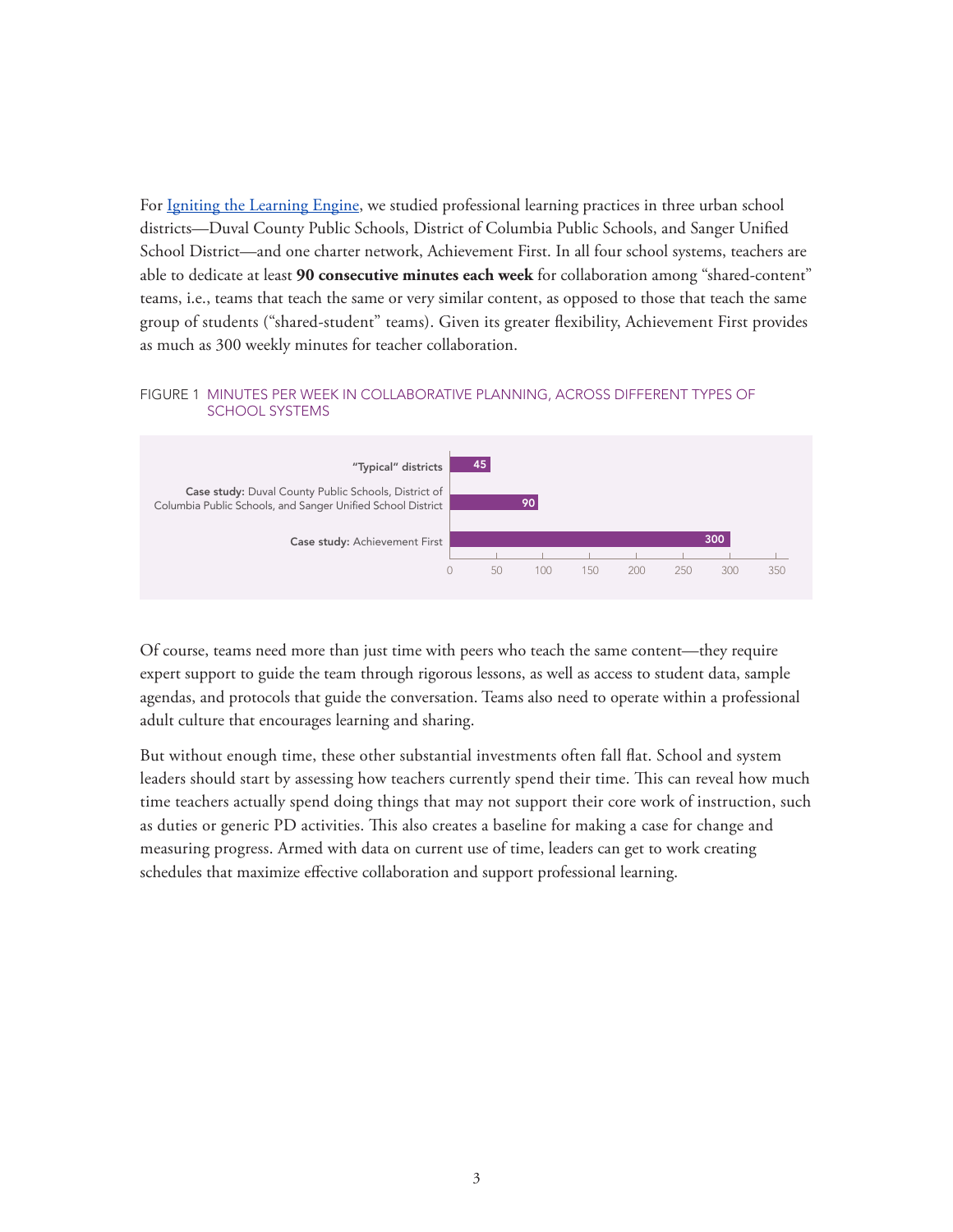# SIX STRATEGIES FOR FINDING SUFFICIENT TIME FOR COLLABORATION

| <b>STRATEGY</b>                       | <b>DESCRIPTION</b>                                                                                                                     | <b>CONSIDERATIONS</b>                                                                                                                                                     |
|---------------------------------------|----------------------------------------------------------------------------------------------------------------------------------------|---------------------------------------------------------------------------------------------------------------------------------------------------------------------------|
| 1) Back-to-Back                       | Stack two blocks of planning<br>time together                                                                                          | · May mean teachers do not have a planning<br>block one day a week<br>· Schools must ensure teachers have duty-free<br>lunch or other noninstructional time every day     |
| 2) Banking Time                       | Reduce planning time on a<br>few days to increase time on<br>another day                                                               | • Useful when teachers have at least 40 minutes<br>of planning time per day, to ensure shortened<br>blocks are still useful                                               |
| 3) Beginning and<br><b>End of Day</b> | Reorganize time that teachers<br>have at the beginning and<br>end of the day into more<br>team planning time                           | • Useful when teachers are mandated to arrive<br>before and depart after students<br>• Staff may need to arrive earlier or stay later on<br>certain days under this model |
| 4) Recess and<br>Lunch                | Schedule noninstructional<br>blocks like recess and lunch<br>next to planning time, and<br>cover those activities with<br>other adults | • Schools must have staff to cover recess/lunch<br>• Schools must ensure that teachers still have<br>sufficient time for eating lunch                                     |
| 5) Larger Specials                    | Create larger specials<br>classes so that fewer specials<br>classes can cover more core<br>teachers' time                              | . Works best when specials are not already at or<br>near class-size limit                                                                                                 |
| 6) Enrichment<br><b>Periods</b>       | Create enrichment or<br>intervention periods, covered<br>by other adults, to allow<br>teachers to plan                                 | . Useful when schools have staff or community<br>partners to cover enrichment periods effectively<br>-i.e., as an academic benefit, not a time filler                     |

# **1) Back-to-Back:** Stacking two blocks of planning time together

Many schools follow this pattern: one planning period per day, with one of those periods per week dedicated to collaborative planning. If a typical school has 45- to 55-minute periods, that adds up to 225 to 275 minutes of planning per week. This time can be organized differently—and more strategically—to give teachers one extended block to plan. One way to do this is to schedule two planning periods back-to-back on one day, as in Figure 2 (next page). This is achieved by scheduling students for two periods of specials on one day and no specials on another day.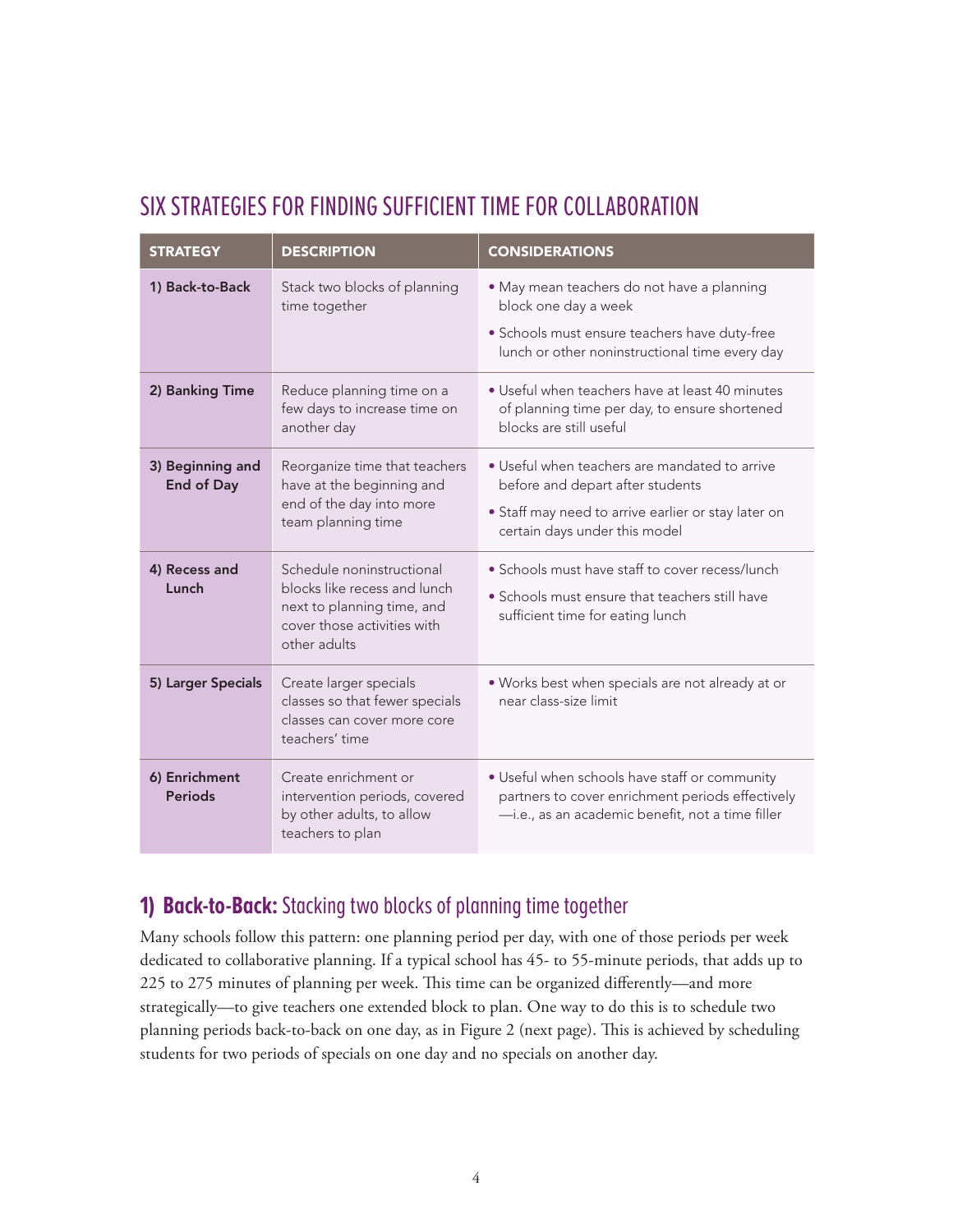#### FIGURE 2 SAMPLE 2ND GRADE STUDENT SCHEDULE

Light green = Individual teacher planning time Dark green = Team collaborative planning time

| 55-min periods | <b>Monday</b>   | <b>Tuesday</b>  | Wednesday       | <b>Thursday</b> | <b>Friday</b>        |
|----------------|-----------------|-----------------|-----------------|-----------------|----------------------|
| 8:15-9:10 AM   | Math            | Math            | Math            | Math            | Math                 |
| 9:10-10:05 AM  | Math            | Math            | Math            | Math            | Math                 |
| 10:05-11:00 AM | Writing         | Writing         | Writing         | Writing         | Writing              |
| 11:00-11:55 AM | Reading         | Reading         | Reading         | Reading         | Reading              |
| 11:55-12:30 PM | Recess/Lunch    | Recess/Lunch    | Recess/Lunch    | Recess/Lunch    | Recess/Lunch         |
| 12:30-1:25 PM  | Intervention    | Intervention    | Intervention    | Intervention    | Intervention         |
| $1:25-2:20$ PM | <b>Specials</b> | <b>Specials</b> | <b>Specials</b> | Specials        | Science/Soc. Studies |
| 2:20-3:15 PM   | Science         | Open Circle     | Social Studies  | Specials        | Open Circle          |

This strategy works best when periods like lunch or recess can be covered by paraprofessionals, aides, or other school staff, thus giving teachers some break time even on non-planning days. It is also important for teams to have established a culture that is truly collaborative, productive, and focused, such that teachers can plan several days effectively in that one longer period.

Secondary schools could consider another option—changing their overall schedules to gain additional planning time. For example, a school on a six-period schedule could shift to a sevenperiod schedule, keep the percentage of teaching time the same, and gain flexibility to have two planning periods back-to-back.

# Switching from 6 to 7 Periods to Increase Collaborative Planning Time

#### **From:**

- 6-period day
- 83% teaching time (teach 5 of 6 periods every day)
- 65 min of individual planning time 4 days/week
- 65 min of collaborative planning time 1 day/week

#### **To:**

- 7-period day
- 83% teaching time (teach 6 periods 4 days/week and 5 periods 1 day/week)
- 55 min of individual planning time 4 days/week
- 110 min of collaborative planning time 1 day/week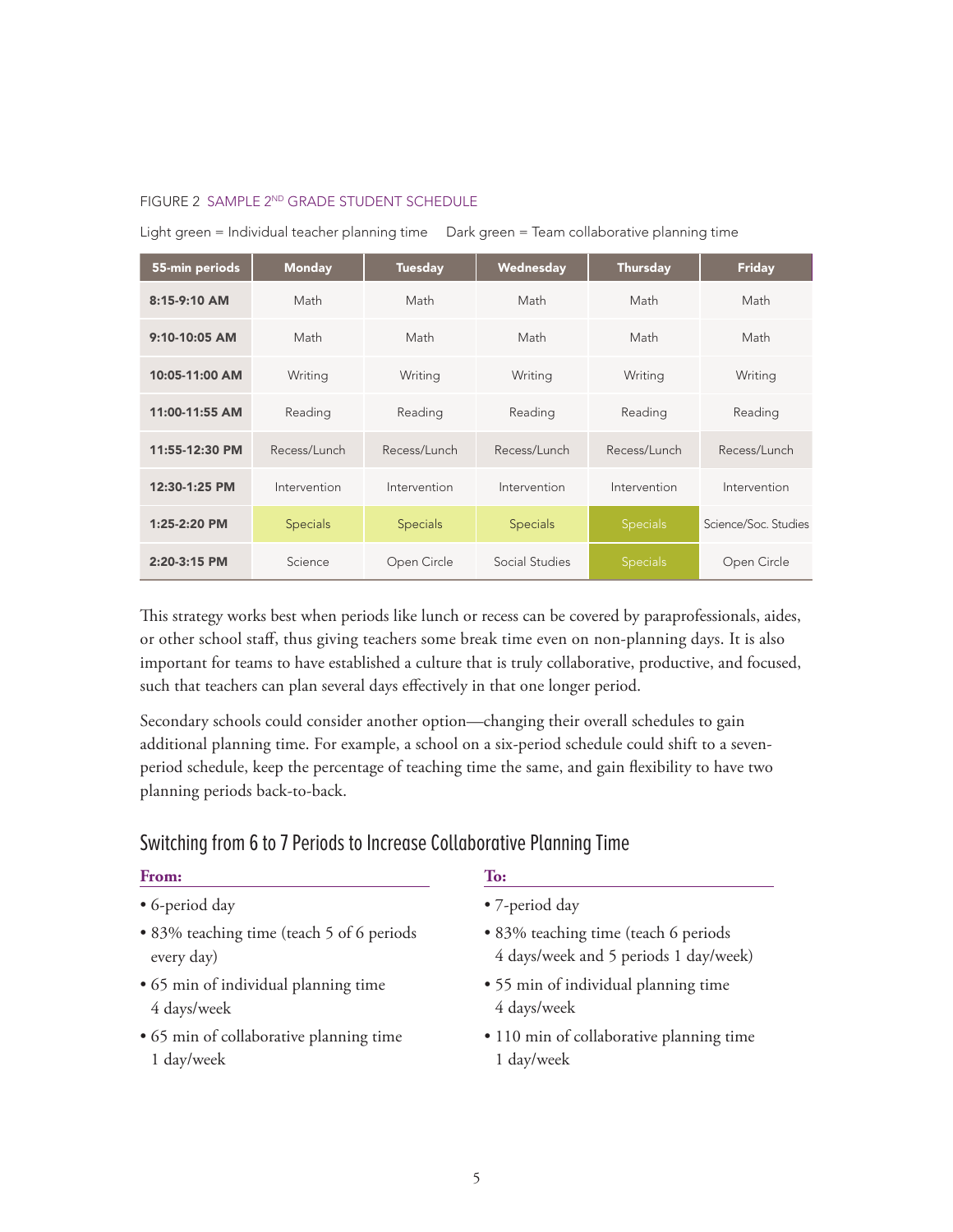#### FIGURE 3 SAMPLE MIDDLE SCHOOL ELA TEACHER SCHEDULE

Light green = Individual teacher planning time Dark green = Team collaborative planning time

| 65-min periods | <b>Monday</b>    | <b>Tuesday</b>   | Wednesday        | Thursday         | <b>Friday</b>    |
|----------------|------------------|------------------|------------------|------------------|------------------|
| Period 1       | ELA <sub>1</sub> | ELA <sub>1</sub> | ELA <sub>1</sub> | ELA <sub>1</sub> | ELA <sub>1</sub> |
| Period 2       | ELA2             | ELA2             | ELA2             | ELA2             | ELA2             |
| Period 3       | ELA3             | ELA3             | ELA3             | ELA3             | ELA3             |
| Period 4       | ELA <sub>4</sub> | FI A 4           | ELA4             | ELA <sub>4</sub> | ELA <sub>4</sub> |
| Period 5       | ELA <sub>5</sub> | ELA5             | ELA <sub>5</sub> | ELA <sub>5</sub> | ELA <sub>5</sub> |
| Period 6       | Planning         | Planning         | Planning         | Planning         | Planning         |

With 6 Periods

| <b>With 7 Periods</b> |  |  |
|-----------------------|--|--|
|-----------------------|--|--|

| 55-min periods      | <b>Monday</b>    | <b>Tuesday</b>   | Wednesday               | <b>Thursday</b>         | <b>Friday</b>           |
|---------------------|------------------|------------------|-------------------------|-------------------------|-------------------------|
| Period 1            | ELA <sub>1</sub> | ELA <sub>1</sub> | ELA <sub>1</sub>        | ELA <sub>1</sub>        | ELA <sub>1</sub>        |
| Period <sub>2</sub> | ELA2             | ELA2             | ELA2                    | ELA2                    | ELA2                    |
| Period 3            | ELA3             | ELA3             | ELA3                    | ELA3                    | ELA3                    |
| Period 4            | ELA <sub>4</sub> | ELA4             | ELA4                    | ELA <sub>4</sub>        | ELA4                    |
| Period <sub>5</sub> | ELA <sub>5</sub> | ELA <sub>5</sub> | ELA <sub>5</sub>        | ELA <sub>5</sub>        | ELA <sub>5</sub>        |
| Period 6            | ELA Intervention | Planning         | <b>ELA</b> Intervention | <b>ELA</b> Intervention | <b>ELA</b> Intervention |
| Period <sub>7</sub> | Planning         | Planning         | Planning                | Planning                | Planning                |

Depending on how students spend their time during the newly added 7th period (e.g., ELA, math, or some other subject), schools may need to change their overall mix of teachers. For example, if the 7th period was exclusively used to add an ELA intervention period for all students, more ELA teachers would be required, as students would then be spending more time in ELA and ELA intervention than they were in the previous schedule. Subsequently, fewer teachers would be required for other subjects, and the total number of teachers would remain the same.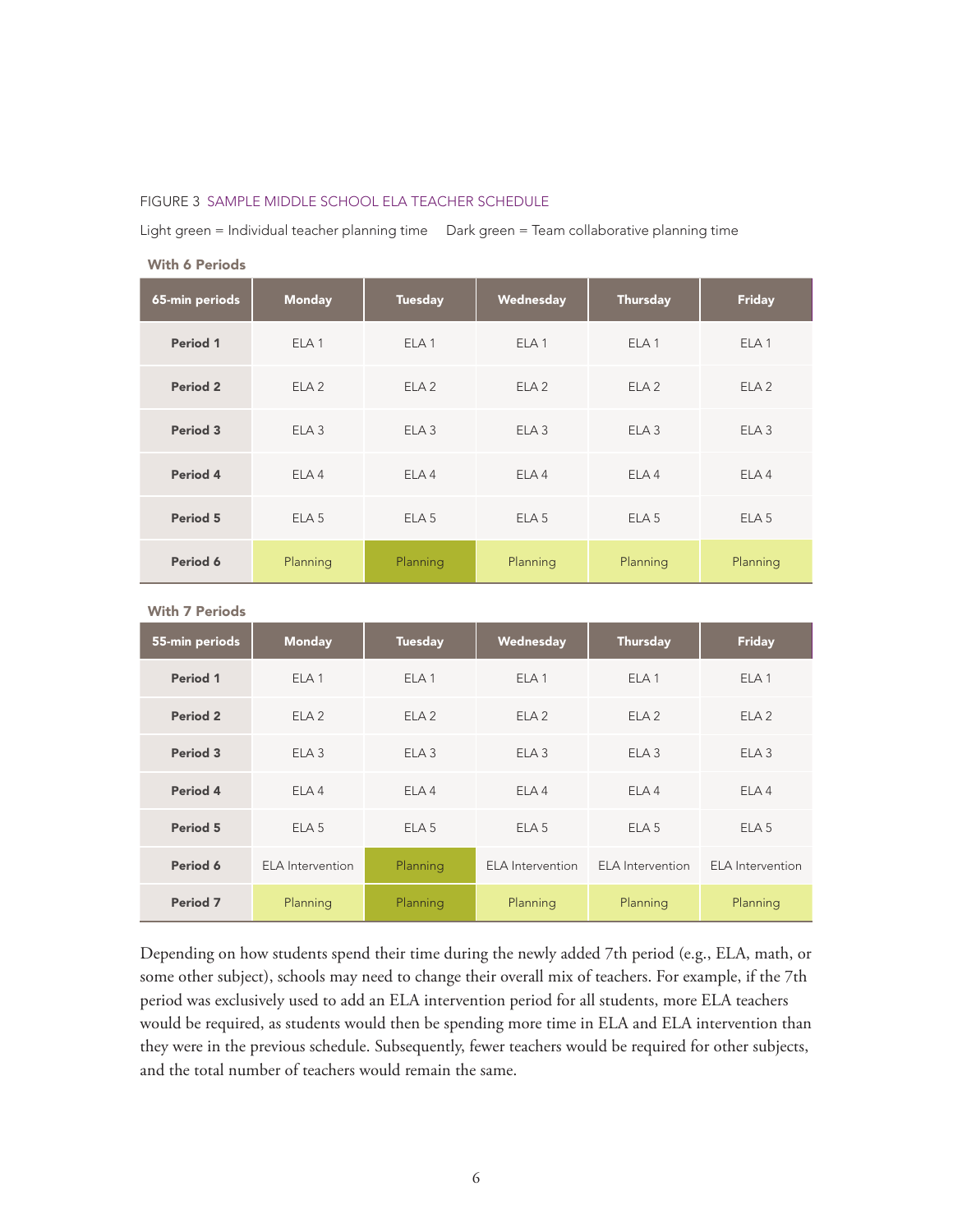

# **Strategies in Action: Example #1**

## **The School**

The Curley K-8 School in Boston Public Schools serves approximately 900 students, nearly half of whom qualify for federal free or reduced-price lunch benefits.

## **The Strategy**

Many Boston schools, including the Curley, have a bit of an unusual schedule—each grade-level team has **six** 55-minute blocks of planning time each week instead of five.\* Principal Katherine Grassa found that 55-minute blocks were less than ideal for the deep conversation, data review, practice, and group work required to fundamentally improve the quality and rigor of instruction. So she created an extended, 110-minute planning block by scheduling two planning periods back-to-back. Students attend two specials courses in a row to make this planning time possible.

#### FIGURE 4 THE CURLEY SCHOOL, SAMPLE 5TH GRADE STUDENT SCHEDULE

Light green = Individual teacher planning time Dark green = Team collaborative planning time

| 55-min periods  | <b>Monday</b>   | <b>Tuesday</b>  | Wednesday       | <b>Thursday</b> | <b>Friday</b> |
|-----------------|-----------------|-----------------|-----------------|-----------------|---------------|
| 8:15-8:55 AM    | Intervention    | Intervention    | Intervention    | Intervention    | Intervention  |
| 8:55-9:50 AM    | <b>Specials</b> | Math            | Math            | Math            | Math          |
| $9:50-10:45$ AM | Math            | Writing         | Writing         | Writing         | Specials      |
| 10:45-11:55 AM  | Reading         | Reading         | Reading         | Reading         | Reading       |
| 11:55-12:40 PM  | Recess/Lunch    | Recess/Lunch    | Recess/Lunch    | Recess/Lunch    | Recess/Lunch  |
| 12:40-1:15 PM   | Intervention    | Intervention    | Intervention    | Intervention    | Intervention  |
| 1:15-2:10 PM    | Math            | Social Studies  | <b>Specials</b> | <b>Specials</b> | Reading       |
| 2:10-3:05 PM    | Open Circle     | <b>Specials</b> | Social Studies  | <b>Specials</b> | Open Circle   |

\* Prior to 2017-18, teachers at the Curley had five 55-minute blocks of planning time. When Boston Public Schools implemented Extended Learning Time in a subset of schools, teachers were provided with an additional planning period, which by contract has to be "teacher-facilitated" (vs. administrative team-facilitated).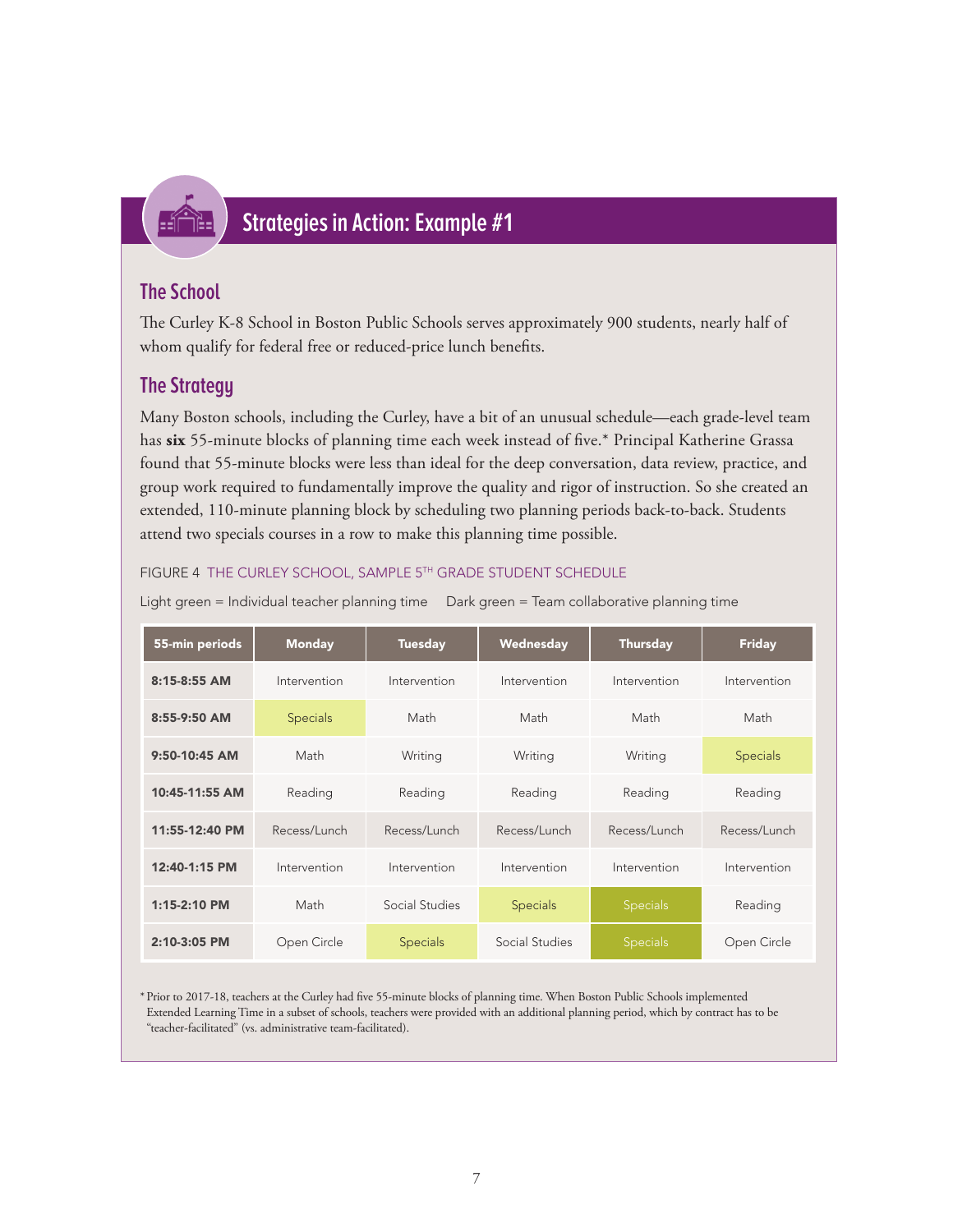## **2) Banking Time:** Reduce planning time on a few days to increase time on another day

Another way that schools can creatively repurpose some of their weekly planning time for collaboration is by "banking" time, that is, by reducing planning time on some days to create a longer collaborative planning block one day each week. For example, an elementary school with 55-minute planning periods could shorten daily planning on four days to 45 minutes. In doing so, 40 minutes of planning time is "banked" that could be added together to create a 95-minute planning block once a week. The overall amount of time dedicated to both instructional time and planning time each week remains constant.

#### FIGURE 5SCHEMATIC OF "BANKING" TIME TO CREATE A LONGER BLOCK FOR COLLABORATIVE PLANNING

Light green = Individual teacher planning time Dark green = Team collaborative planning time

| <b>FROM</b>                                            | το                                            |                                              |
|--------------------------------------------------------|-----------------------------------------------|----------------------------------------------|
| 5 days a week:<br>55 minutes of planning time          | 4 days a week:<br>45 minutes of planning time | 1 day a week:<br>95 minutes of planning time |
| Planning (55 minutes)                                  | Planning (45 minutes)                         | Planning (95 minutes)                        |
|                                                        |                                               |                                              |
| Instruction (165 minutes)                              | Instruction (175 minutes)                     | Instruction (125 minutes)                    |
| Recess/Lunch (35 minutes)<br>Recess/Lunch (35 minutes) |                                               | Recess/Lunch (35 minutes)                    |
| Instruction (150 minutes)                              | Instruction (150 minutes)                     | Instruction (150 minutes)                    |

# **3) Beginning and End of Day:** Reorganize time that teachers have at the beginning and end of the day into more team planning time

In many schools, teachers are contractually obligated to arrive before and depart after students—as little as five or as many as 30 minutes longer than the student day.\* For example, teachers may have responsibilities for 15 minutes before instruction begins and 15 minutes after instruction ends. Over the week, this could add up to as much as 150 minutes of additional time teachers are at school where they may not have instructional responsibilities with students.

<sup>\*</sup> We know that most teachers stay at school longer than their contractually obligated time—to make copies, organize their rooms, call parents, or informally talk with colleagues. We refer here to time that teachers must be present—and might be sometimes taken up with duties like monitoring pickup.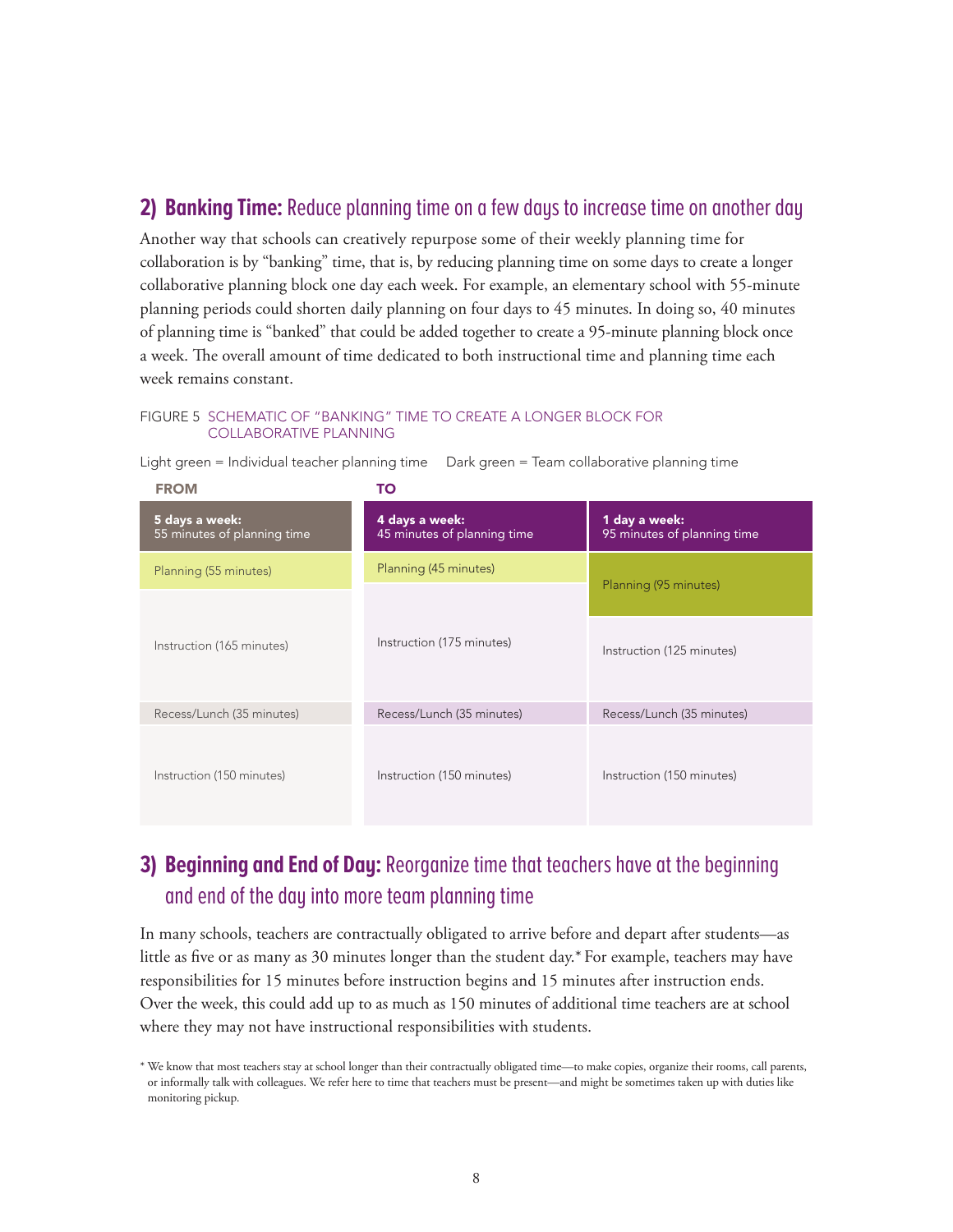These 150 minutes can be a potential source of planning time for teachers. In the example below, all teachers were required to arrive 15 minutes before students and were allowed to leave 15 minutes after. By shortening each block to 10 minutes at the beginning and at the end of the day, a school could "regain" 10 minutes a day, or 50 minutes over the course of the week. If added at the end of the day on top of the regular 10-minute "duty" block, and placed next to the regular 55-minute planning period, this could result in a nearly two-hour block of planning time one day a week.

#### FIGURE 6SCHEMATIC OF HOW TO ADJUST TEACHER TIME AT BEGINNING AND END OF DAY

Light green = Individual teacher planning time Dark green = Team collaborative planning time

| <b>FROM</b>                                                                     | TO                                                                              |                                                                         |
|---------------------------------------------------------------------------------|---------------------------------------------------------------------------------|-------------------------------------------------------------------------|
| 5 days a week:<br>55 minutes of planning time and<br>30 minutes of duty per day | 4 days a week:<br>55 minutes of planning time and<br>20 minutes of duty per day | 1 day a week:<br>115 minutes of planning time and<br>10 minutes of duty |
| Duty (15 minutes)                                                               | Duty (10 minutes)                                                               | Duty (10 minutes)                                                       |
| Instruction (205 minutes)                                                       | Instruction (205 minutes)                                                       | Instruction (205 minutes)                                               |
| Recess/Lunch (45 minutes)                                                       | Recess/Lunch (45 minutes)                                                       | Recess/Lunch (45 minutes)                                               |
| Instruction (115 minutes)                                                       | Instruction (115 minutes)                                                       | Instruction (115 minutes)                                               |
| Planning (55 minutes)                                                           | Planning (55 minutes)                                                           | <b>Planning (115 minutes)</b><br>55-min original planning period +10    |
| Duty (15 minutes)                                                               | Duty (10 minutes)                                                               | minutes repurposed duty time + 50                                       |
|                                                                                 |                                                                                 | minutes repurposed duty time from<br>throughout the week                |

The example above shows what this could look like for one team of teachers. A school could apply this strategy for all teams, alternating what day their planning takes place to ensure there is sufficient coverage for arrival and dismissal. School leaders may want to pair this with other strategies, like scheduling planning blocks together or using other staff as coverage to create even longer blocks.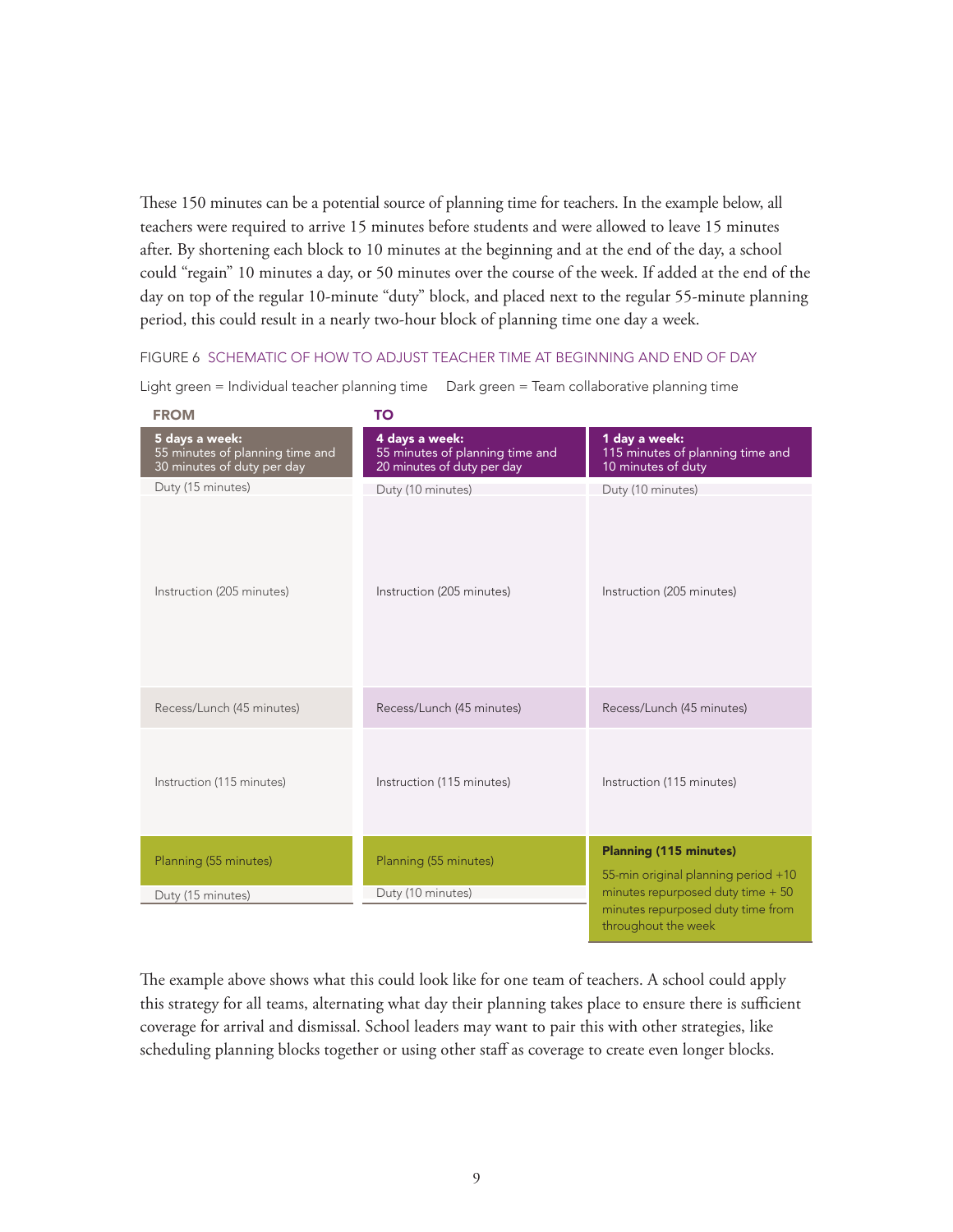The overall trade-off to this approach is that on the day dedicated for planning, teachers will be required to stay at school for an extended day—in this example, eight hours compared to the typical 7.5 hours. In many schools we have worked with, teachers ask for this change as long as it creates opportunities for high-quality group work.

[One elementary school](https://www.erstrategies.org/news/to_drive_change_realign_your_resources) that we have worked with found that it had "extra" time in the beginning and end of the day that it did not even realize was there. When the principal took a hard look at her schedule, she realized that the school day was starting 15 minutes later than it should have and was ending 15 minutes early. Why? Because the school culture had evolved to let parents routinely bring students late and pick them up early. The next year, the school leaders and staff worked together to change expectations among parents about start and end times—and then recaptured 30 minutes a day that could be put toward collaborative planning.<sup>6</sup>

# **4) Recess and Lunch:** Schedule noninstructional blocks like recess and lunch next to planning time, and cover those activities with other adults

Lunch and recess can provide a great opportunity to add planning time to teachers' schedules. First, school leaders should look for opportunities to proactively schedule planning time next to recess or lunch blocks, creating an extended period for planning. Instead of staffing those noninstructional blocks with teachers, consider using paraprofessionals, aides, social workers, "specials" teachers, assistant principals, or even volunteers, such as parents or high school students. This works particularly well if the school can schedule lunch, recess, and a planning period in a row.

This strategy works best when schools can pair it with a schedule rotation so that all teachers will be able to make use of it for collaborative planning one day a week.

#### FIGURE 7SAMPLE 2ND GRADE STUDENT SCHEDULE

Light green = Individual teacher planning time Dark green = Team collaborative planning time

| 55 min periods  | <b>Monday</b>   | <b>Tuesday</b>  | Wednesday       | Thursday            | <b>Friday</b>   |
|-----------------|-----------------|-----------------|-----------------|---------------------|-----------------|
| $8:15-9:10$ AM  | Math            | Math            | Math            | Math                | Math            |
| $9:10-10:05$ AM | Math            | Math            | Math            | Math                | Math            |
| 10:05-11:00 AM  | Writing         | Writing         | Writing         | Writing             | Writing         |
| 11:00-11:55 AM  | Reading         | Reading         | Reading         | Reading             | Reading         |
| 11:55-12:30 PM  | Recess/Lunch    | Recess/Lunch    | Recess/Lunch    | Recess/Lunch        | Recess/Lunch    |
| 12:30-1:25 PM   | <b>Specials</b> | <b>Specials</b> | <b>Specials</b> | <b>Specials</b>     | <b>Specials</b> |
| 1:25-2:20 PM    | Intervention    | Intervention    | Intervention    | Intervention        | Intervention    |
| $2:20-3:15$ PM  | Science         | Open Circle     | Social Studies  | Science/Soc Studies | Open Circle     |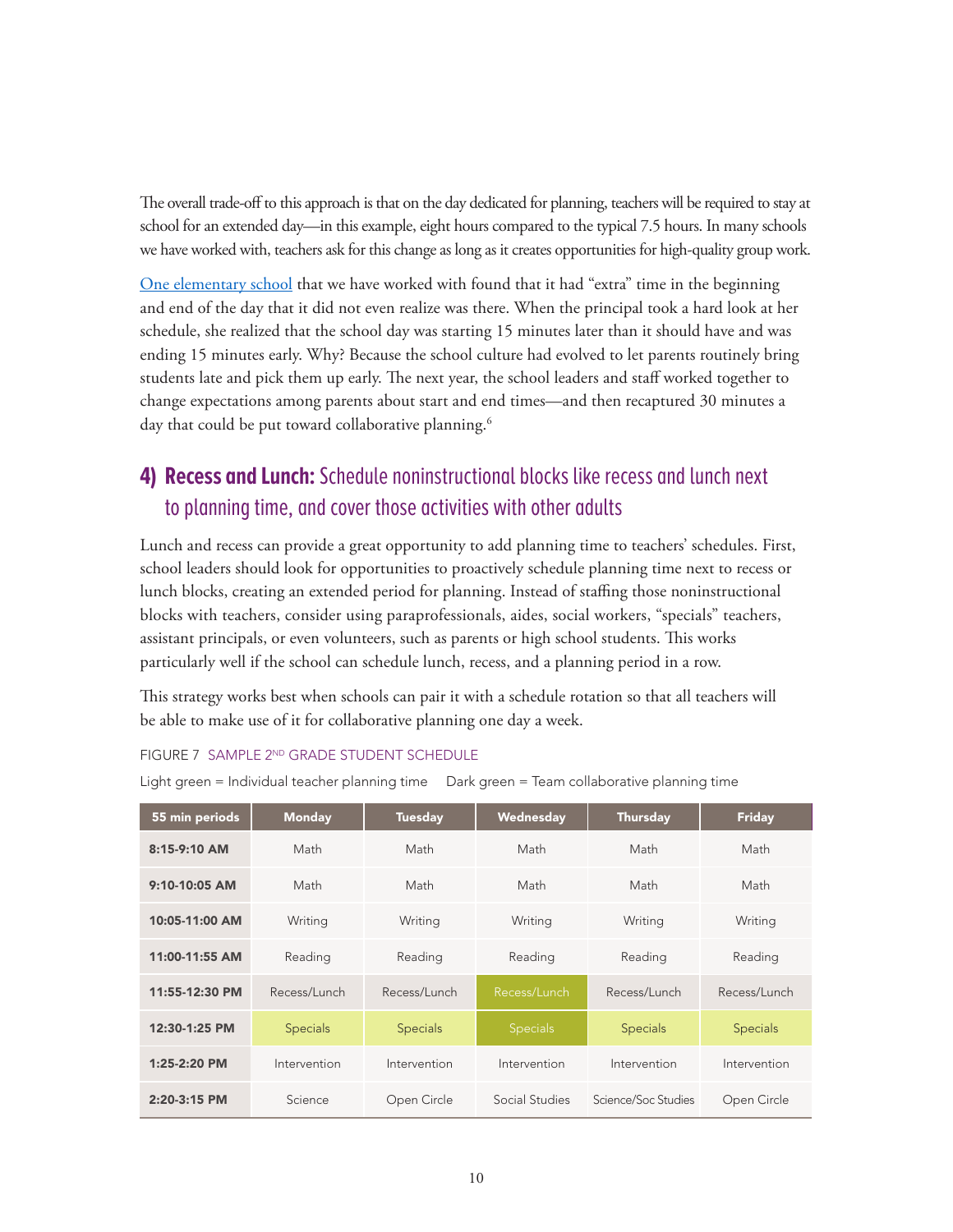

# **Strategies in Action: Example #2**

## **The School**

Tallulah Charter School in the Delta region of northeastern Louisiana serves about 400 students in PreK through 9th grade, nearly all of whom quality for free or reduced-price lunch. A stand-alone charter school in a town with fewer than 10,000 people, Tallulah Charter operates with severely limited resources.

# **The Strategy**

In the elementary school, each grade of teachers plans collaboratively one day a week, on the day when their students are in computer class. Tallulah Charter does not have enough funds to pay for separate specials teachers, so homeroom teachers cover art, music, and other specials on the four other days. Tallulah Charter CEO Dr. Patricia Chandler extended this planning time by assigning paraprofessionals or aides to monitor students during the 15-minute recess period that precedes planning. This gives teachers a full 60 minutes to meet—a 33 percent increase in time.

Though this is less than the 90 consecutive minutes per week we see as best practice, Tallulah Charter has demonstrated that schools can still extend planning time with limited resources. Over a 36-week year, 15 minutes per week adds up to a total of nine hours. This is equivalent to a full-day PD workshop for every teacher at no extra cost—and is likely tied to teacher improvement much more than the typical one-off workshop.

*continued >*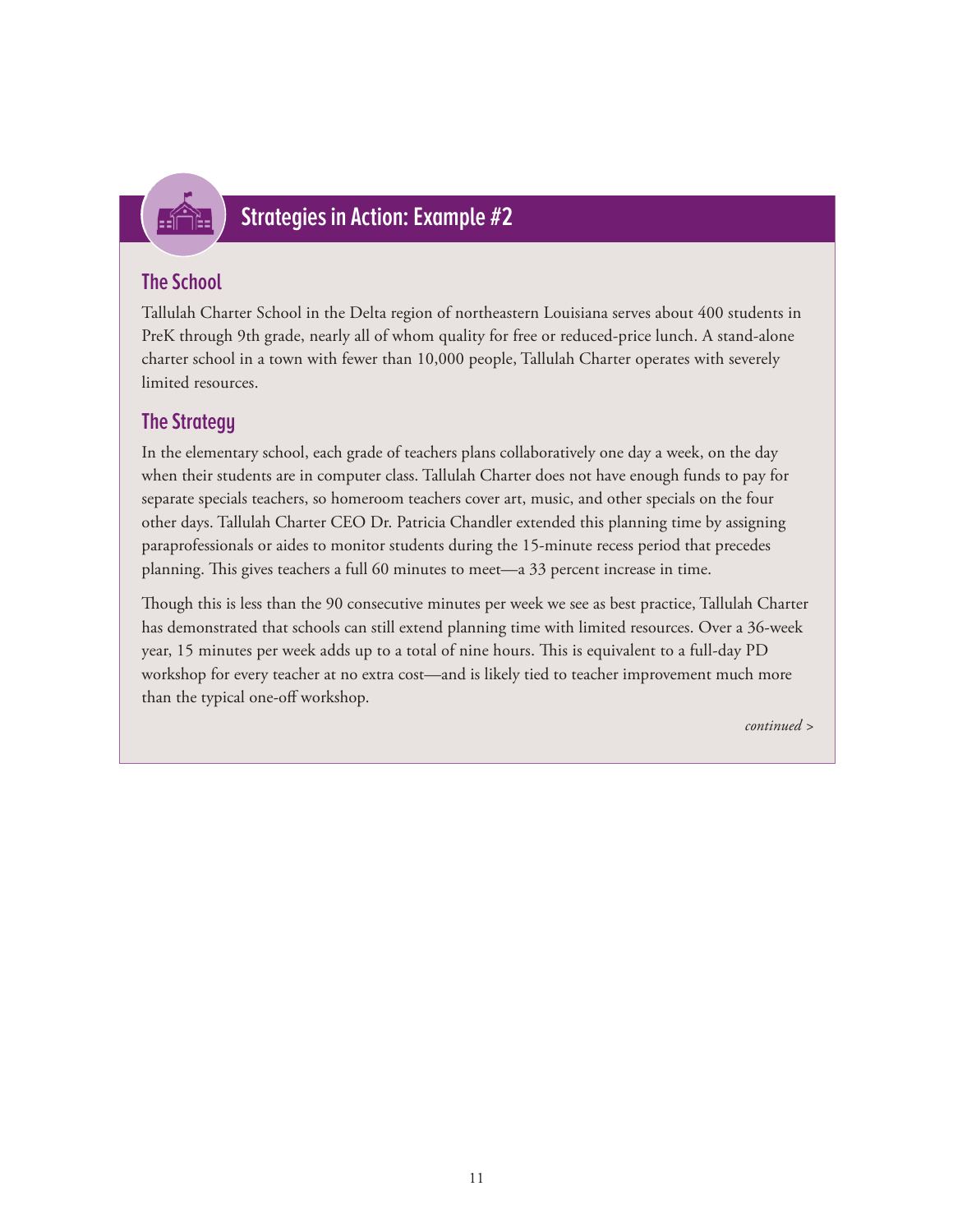## *Example #2 continued*

#### FIGURE 8TALLULAH CHARTER SCHOOL, SAMPLE 4TH GRADE STUDENT SCHEDULE

## Dark green = Team collaborative planning time

| Variable periods                | <b>Monday</b>               | <b>Tuesday</b>                                                              | Wednesday              | <b>Thursday</b>        | <b>Friday</b>          |
|---------------------------------|-----------------------------|-----------------------------------------------------------------------------|------------------------|------------------------|------------------------|
| 7:30-8:00 AM                    | <b>Teacher Arrival</b>      | <b>Teacher Arrival</b>                                                      | <b>Teacher Arrival</b> | <b>Teacher Arrival</b> | <b>Teacher Arrival</b> |
| 8:00-8:20 AM                    | Announcements               | Announcements                                                               | Announcements          | Announcements          | Announcements          |
| 8:20-9:00 AM                    | <b>ELA</b>                  | <b>ELA</b>                                                                  | <b>ELA</b>             | <b>ELA</b>             | <b>ELA</b>             |
| 9:00-9:40 AM                    | Reading                     | Reading                                                                     | Reading                | Reading                | Reading                |
| 9:40-10:00 AM<br>10:00-10:15 AM | Read Aloud<br><b>Recess</b> | Read Aloud<br>Recess                                                        | Read Aloud<br>Recess   | Read Aloud<br>Recess   | Read Aloud<br>Recess   |
| 10:15-11:00 AM                  | Computer                    | Library                                                                     | Art                    | <b>Music</b>           | Projects               |
| 11:00-12:00 PM                  | Intervention                | Intervention                                                                | Intervention           | Intervention           | Intervention           |
| 12:00-12:35 PM                  | Lunch & Recess              | Lunch & Recess                                                              | Lunch & Recess         | Lunch & Recess         | Lunch & Recess         |
| 12:35-1:50 PM                   | Math                        | Math                                                                        | Math                   | Math                   | Math                   |
| 1:50-2:20 PM                    | Phys Ed                     | Phys Ed                                                                     | Phys Ed                | Phys Ed                | Phys Ed                |
| 2:20-3:20 PM                    | Intervention                | Intervention                                                                | Intervention           | Intervention           | Social Studies         |
| 3:20-3:30 PM                    |                             | Prep for Dismissal Prep for Dismissal Prep for Dismissal Prep for Dismissal |                        |                        | Prep for Dismissal     |
|                                 |                             |                                                                             |                        |                        |                        |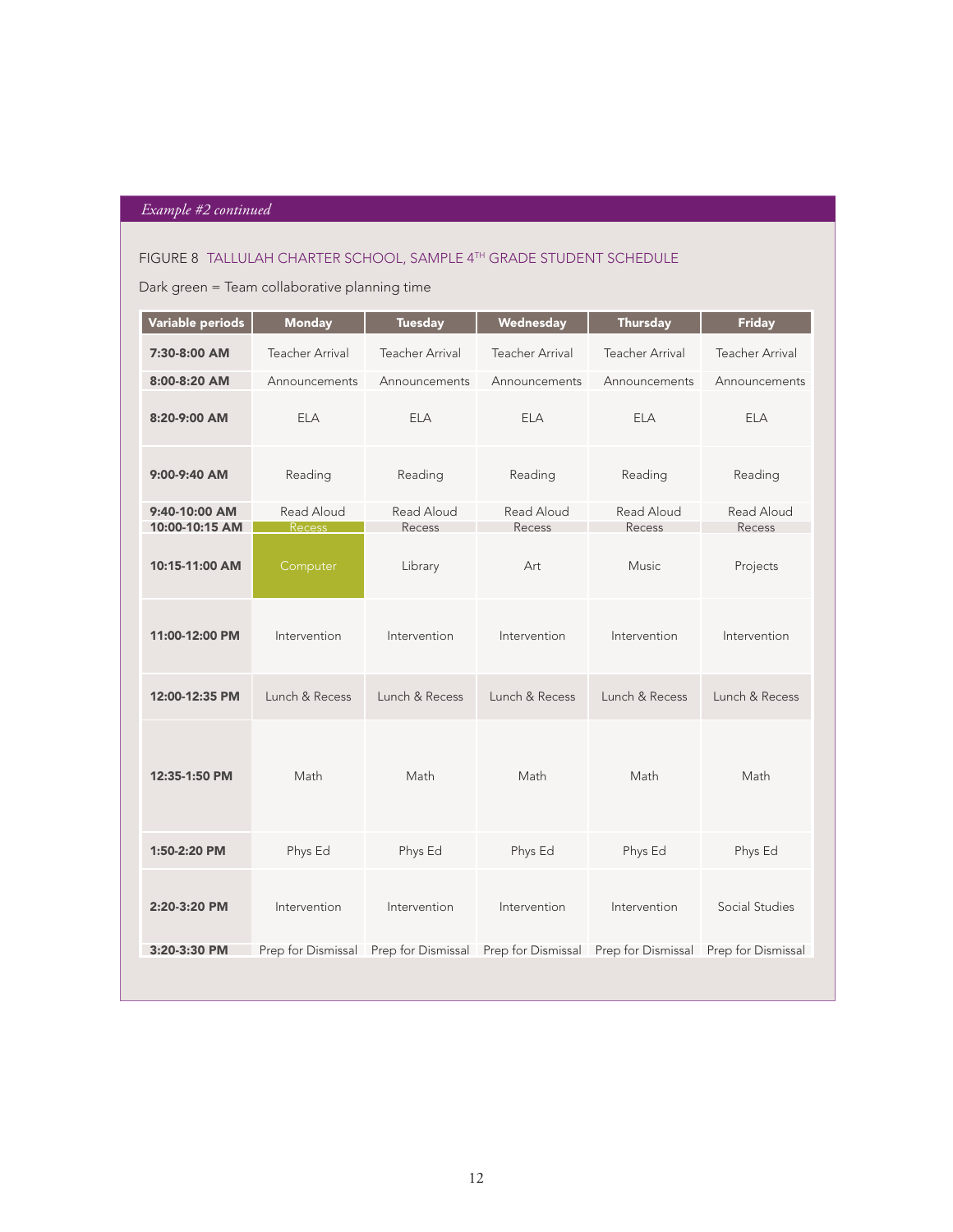# **5) Larger Specials:** Create larger specials classes so that fewer specials classes can cover more core teachers' time

Many schools that are strapped for resources may have a limited number of specials teachers. Other schools might have a "bubble" grade—that is to say, a grade with more students than in others. Either of these situations can make it difficult to find coverage for planning time, where there may not be enough specials teachers to cover for the core teachers. For example, in a school with teams of four core teachers and only three elective teachers, it seems as if only three core teachers can meet together at a time. However, if the school can slightly raise class sizes in the specials classes, those three teachers may be able to cover for all four core teachers. An example of this is below.



# **Strategies in Action: Example #3**

## **The School**

McClure Elementary School in Tulsa Public Schools serves roughly 460 students in PreK to 6th grade. In 2015-16, 70 percent of students were eligible for free or reduced-price lunch, and 18 percent were English language learners.\*

## **The Strategy**

As she reviewed her allotment for the 2017-18 school year, Principal Katy Jiminez noticed a challenge. Her projected kindergarten enrollment was at 84 students; based on district staffing policies and potential shifts in enrollment once the school year began, McClure would be offering four kindergarten homerooms. But she only had the budget to have three specials teachers. Without a creative solution, this meant that only three of her kindergarten teachers would be able to plan at the same time.

To make it possible for all four kindergarten teachers to plan together, Principal Jimenez "pooled" their homerooms during specials time, creating three specials classes of 28 students each. To support the higher class sizes during specials (28 vs. 21 in homerooms), Principal Jimenez assigned existing paraprofessionals to support these classrooms during kindergartners' specials time.



\* In 2016-17, Tulsa Public Schools introduced the Community Eligibility Provision, under which all students receive breakfast and lunch. This means that it's hard to know exactly how many students actually qualify for the federal school lunch program based on their parents' incomes. However, the demographics of the school did not change significantly from 2015-16. See the TPS' [school profiles](http://www.tulsaschools.org/4_About_District/our_schools_main.asp) for demographics.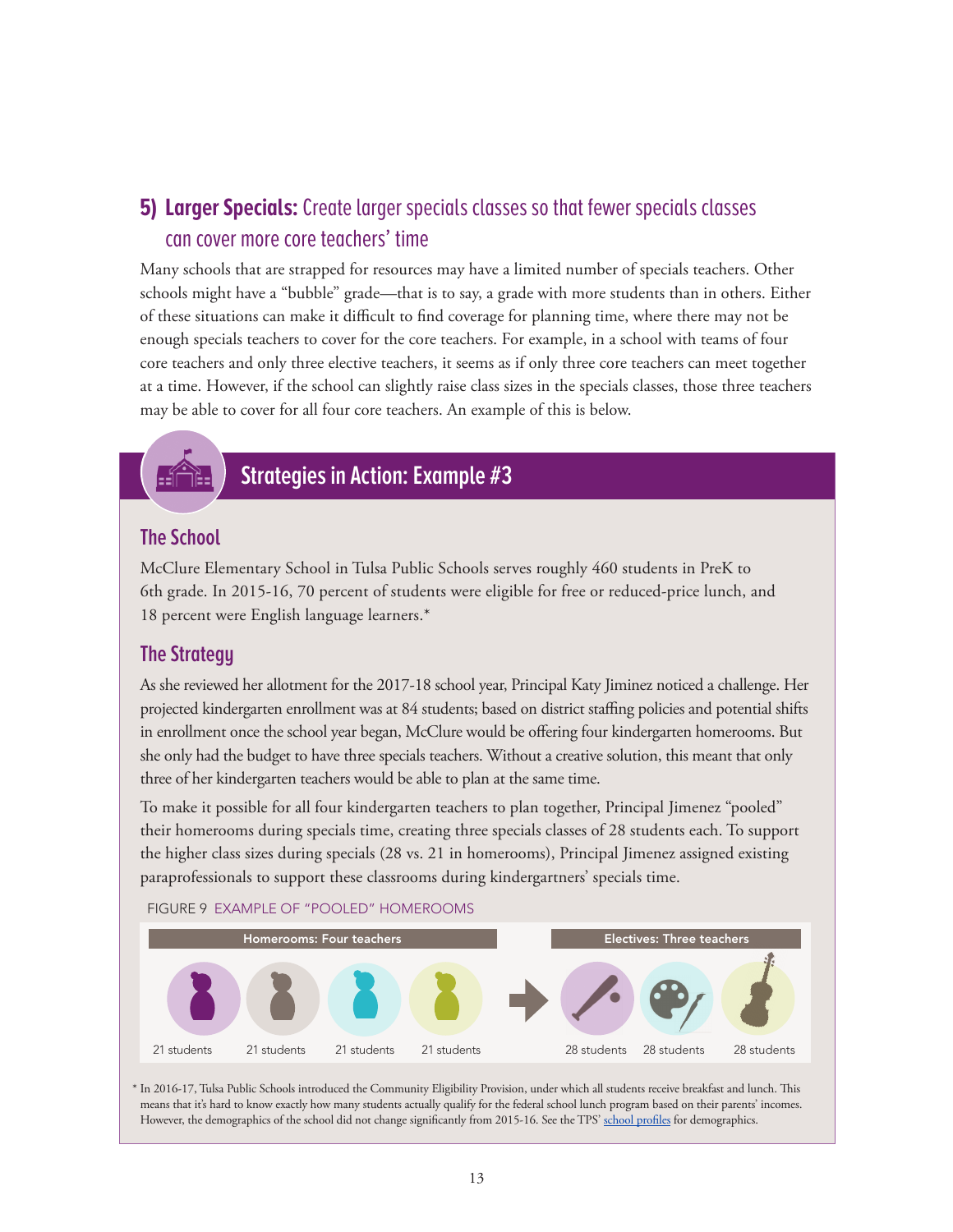# **6) Enrichment Periods:** Create enrichment or intervention periods, covered by other adults, to allow teachers to plan

Many schools already have an enrichment/intervention block, which may be staffed by teachers or paraprofessionals. Depending on local labor contracts, student need, and curricula, school leaders could potentially staff this time with a wide array of trusted adults, including paraprofessionals/aides, social workers, media specialists, or instructional coaches. Moreover, some schools can opt to create time for clubs, in-depth projects, internships, community service, or technology-supported instruction, all of which extend student learning, create investment in school, and provide real-world skills. Any of these enrichment opportunities could also be staffed through partnerships with community organizations. By adding these adults into the mix, schools may be able to provide reasonable class sizes.

This strategy works best if the school can schedule this enrichment block next to a current planning period, potentially achieving 90 minutes.

| 55-min periods  | <b>Monday</b>               | <b>Tuesday</b>              | Wednesday                   | <b>Thursday</b>             | <b>Friday</b>               |
|-----------------|-----------------------------|-----------------------------|-----------------------------|-----------------------------|-----------------------------|
| $8:15-9:10$ AM  | Reading                     | Reading                     | Reading                     | Reading                     | Reading                     |
| $9:10-10:05$ AM | Math                        | Math                        | Math                        | Math                        | Math                        |
| 10:05-11:00 AM  | Social Studies              | Social Studies              | Social Studies              | Social Studies              | Social Studies              |
| 11:00-11:55 AM  | Science                     | Science                     | Science                     | Science                     | Science                     |
| 11:55-12:30 PM  | Recess/Lunch                | Recess/Lunch                | Recess/Lunch                | Recess/Lunch                | Recess/Lunch                |
| 12:30-1:25 PM   | Intervention/<br>Enrichment | Intervention/<br>Enrichment | Intervention/<br>Enrichment | Intervention/<br>Enrichment | Intervention/<br>Enrichment |
| $1:25-2:20$ PM  | <b>Specials</b>             | <b>Specials</b>             | <b>Specials</b>             | <b>Specials</b>             | <b>Specials</b>             |
| $2:20-3:15$ PM  | Language Arts               | Language Arts               | Language Arts               | Language Arts               | Language Arts               |

#### FIGURE 10SAMPLE 6TH GRADE STUDENT SCHEDULE

Light green = Individual teacher planning time Dark green = Team collaborative planning time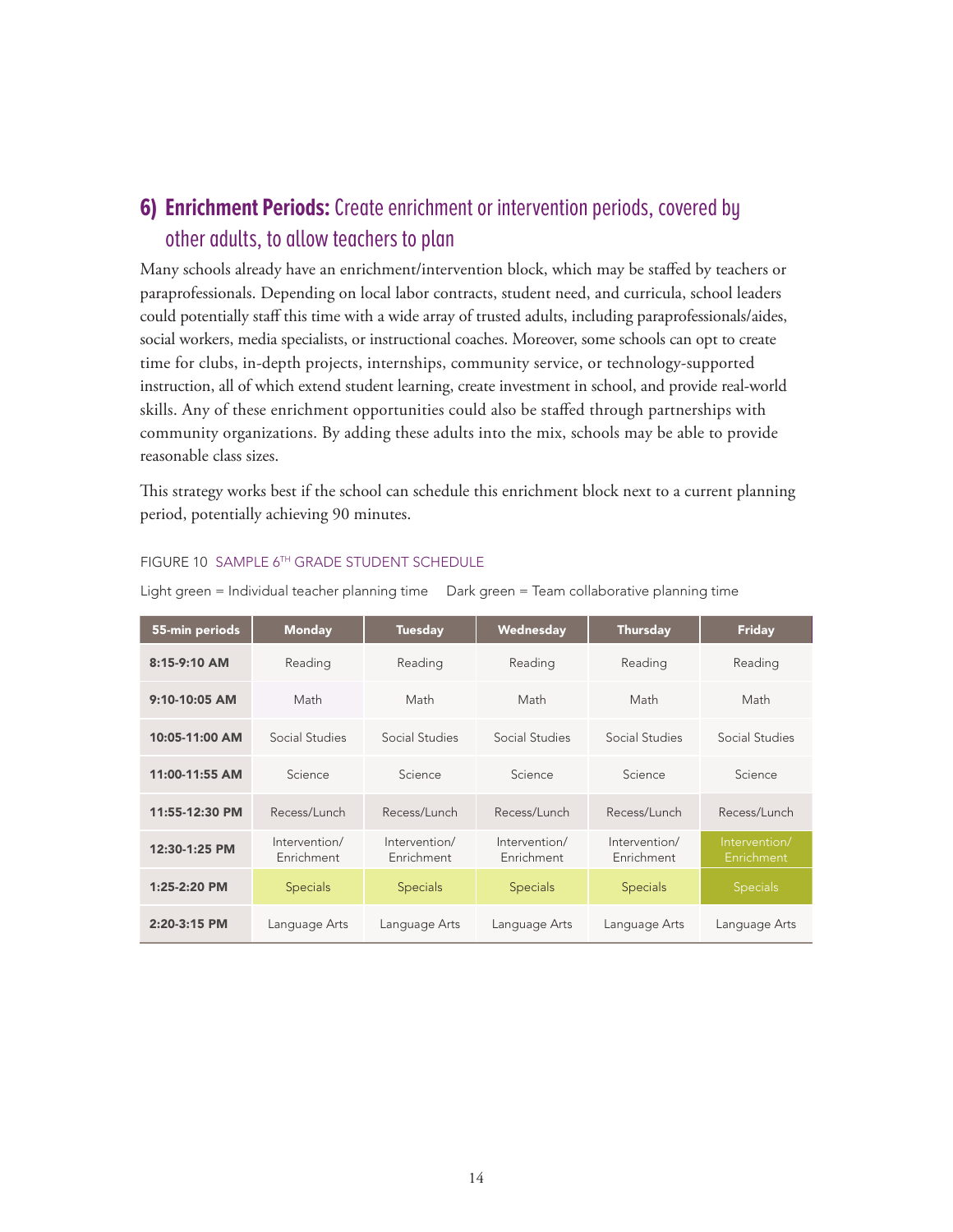

# **Strategies in Action: Example #4**

## **The School:**

Hamilton Elementary School in Tulsa Public Schools is a PreK-6 school serving 550 students. In 2015-16, 55 percent of students were eligible for free or reduced-price lunch, and 40 percent of Hamilton's students were English language learners.7

## **The Strategy**

At Hamilton Elementary, grade-level teachers already met weekly. For the 2017-18 school year, Principal Tera Carr wanted to make time for her vertical teams to meet, to align content across grades.

To create this time, Principal Carr looked at ways to use her existing staff a little differently. Hamilton added 40 minutes of club time at the end of each Friday. Clubs are led by an array of staff members—including paraprofessionals, special education and English language development teachers, four related arts teachers, and the school social worker, guidance counselor, and front-office staff. With these 21 staff members, group sizes for clubs remain at roughly 35 students per adult. Moreover, community organizations like the Girl Scouts, as well as high school students with an earlier end time, come to the school to lower group sizes even further. While this is a bit larger than a typical class, the size of the group matches the activity—a soccer club might be bigger than a robotics club, for example.

To achieve this schedule, instructional time is reduced by 10 minutes per period on Fridays. The school has chosen to make this trade-off to allow teachers more time to align instruction, as well as to give students access to engaging activities that keep them motivated to stay in school.

*continued >*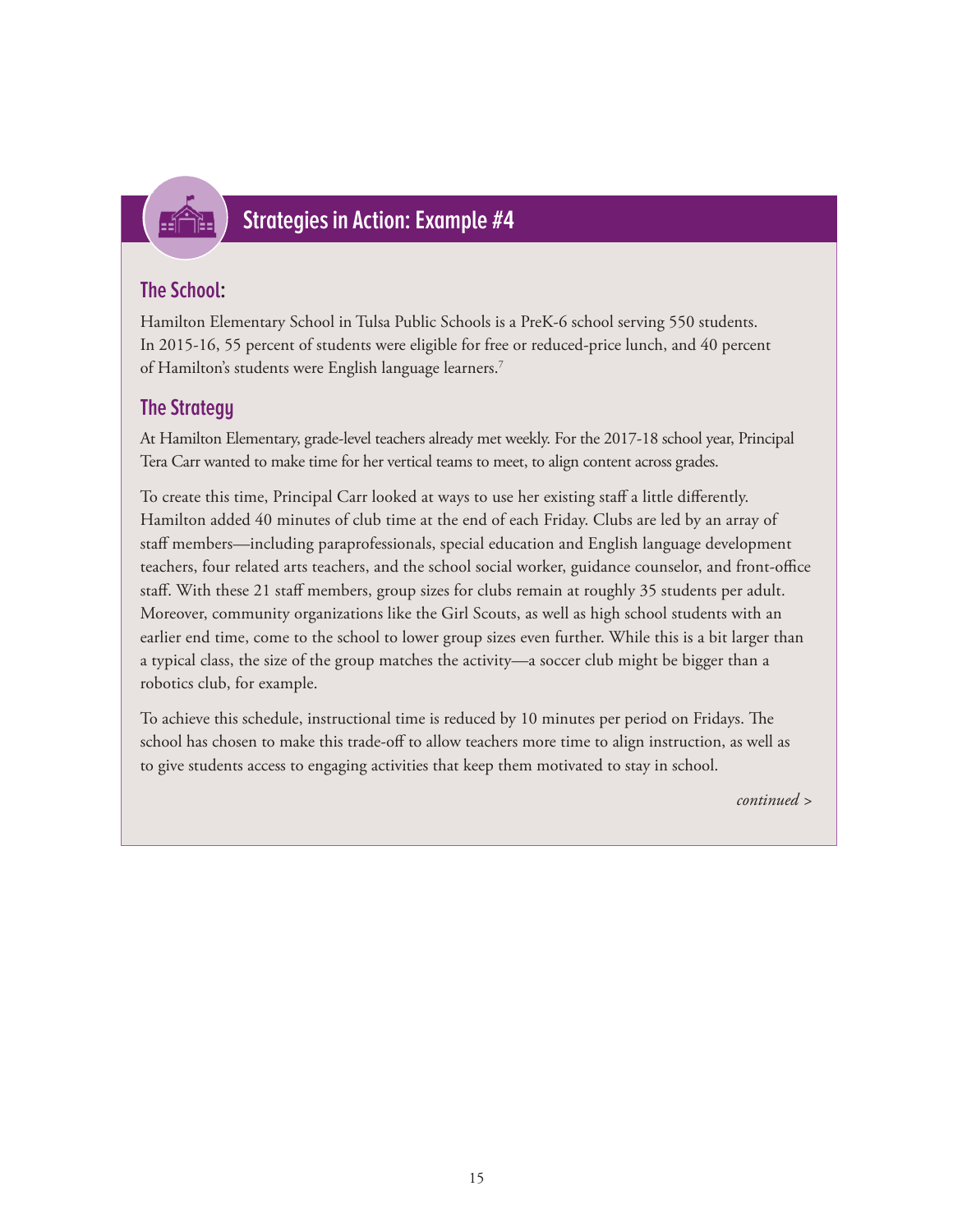# *Example #4 continued*

## FIGURE 11 HAMILTON ELEMENTARY, SAMPLE 3RD GRADE SCHEDULE

## Dark green = Cross-team vertical planning

| <b>Monday-Thursday Schedule</b>       | <b>Friday Schedule</b>                                   |
|---------------------------------------|----------------------------------------------------------|
| Arrival/Breakfast and Mindfulness/SEL | Arrival/Breakfast and Mindfulness/SEL                    |
| Specials (90 minutes)                 | Specials (80 minutes)                                    |
| Learning Block 1 (70 minutes)         | Learning Block 1 (60 minutes)                            |
| Learning Block 2 (70 minutes)         | Learning Block 2 (60 minutes)                            |
| Open Lunch/Recess                     | Open Lunch/Recess                                        |
| Learning Block 3 (70 minutes)         | Learning Block 3 (60 minutes)                            |
|                                       | Learning Block 4 (60 minutes)                            |
| Learning Block 4 (70 minutes)         | Gratitude/Close Out/Transition to Club Time (20 minutes) |
| Gratitude/Close Out (10 minutes)      | Club Time (40 minutes)                                   |
| Dismissal (10 minutes)                | Dismissal (10 minutes)                                   |
|                                       |                                                          |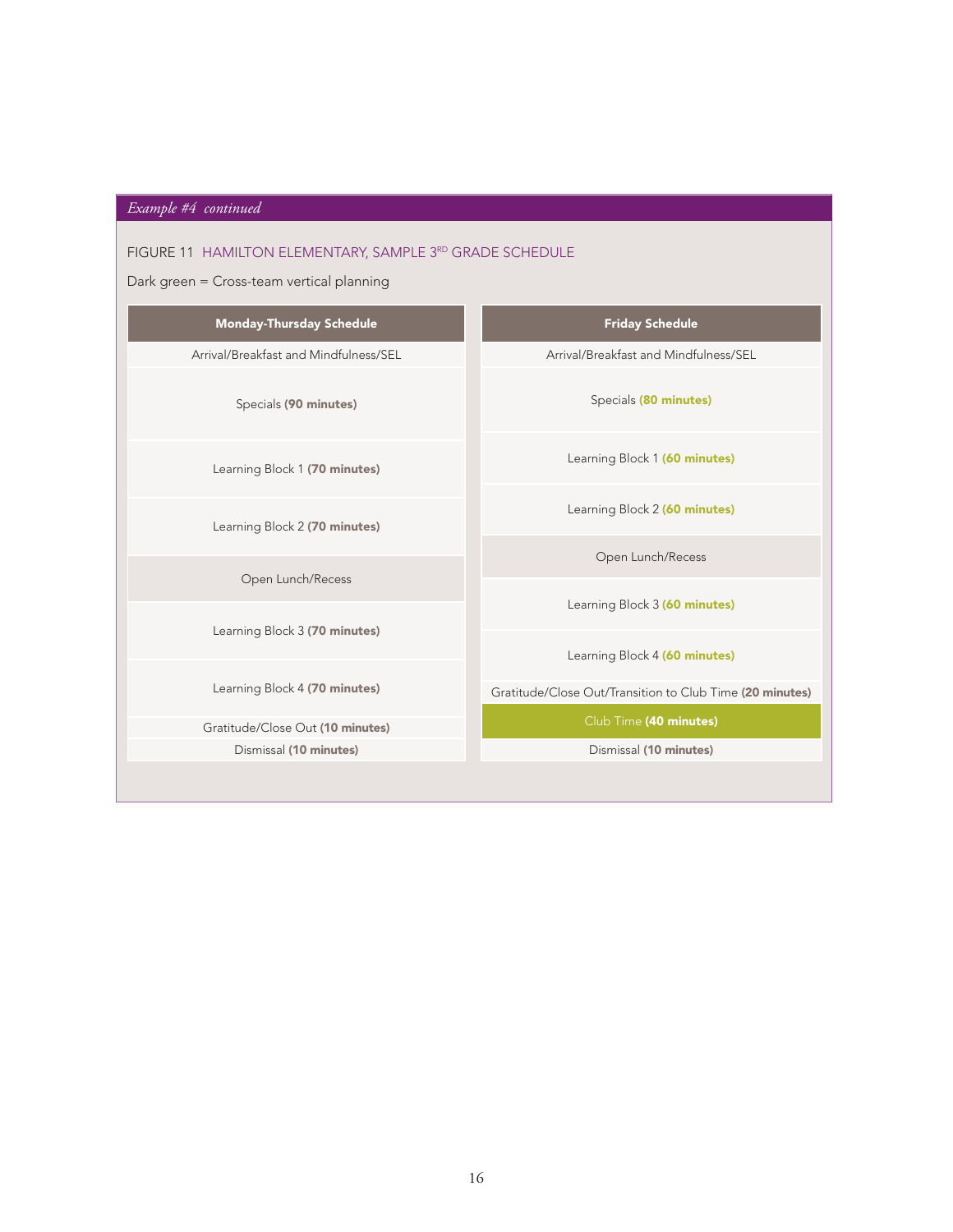## **CONCLUSION**

Teachers, principals, and system leaders regularly feel the pinch of not having enough—especially when it comes to creating time for teachers to collaborate. Armed with alternative approaches for creating sufficient, shared-content collaborative blocks, school leaders can make it possible for teachers to meet as teams, look at student data, review and refine upcoming lessons, and share feedback that has a direct impact on instruction. These are the building blocks of achieving high-level learning for all students.

*We want to learn from you! How do YOU build sufficient planning blocks into your school's master schedule? Send your sample schedule and an explanation of why it works for you to* [contact@erstrategies.org,](mailto:contact%40erstrategies.org?subject=) *and we'll post it to the [Professional Learning Toolkit](https://www.erstrategies.org/tap/professional_learning_toolkit) for others to learn from.*

# TAKE ACTION

Finding time for collaborative planning is just one part of creating a strategic professional learning system that is deeply connected to the work teachers do every day. School system and school leaders can:

- Assess: Take the [Teacher Professional Learning Diagnostic Assessment](https://www.erstrategies.org/tap/professional_learning_diagnostic_tool) to compare your school system's practices to those of leading-edge districts.
- Learn more: Read *[Igniting the Learning Engine](https://www.erstrategies.org/tap/connected_professional_learning) to learn how curriculum*, collaboration, and feedback underpin connected professional learning.
- Delve deep: Learn about what other school systems have done to implement more effective professional learning in these [in-depth case studies.](https://www.erstrategies.org/tap/connected_professional_learning_case_studies)
- Calculate your use of time: Analyze your teacher time spent on professional growth with the [System Self-Assessment](https://www.erstrategies.org/tap/pgs_system_self_assessment) and the [Spending Calculator](https://www.erstrategies.org/tap/pgs_spending_calculator)-part of our Professional Growth & Support series.
- Redesign your school schedule: Use these [Strategic Scheduling Tools](https://www.erstrategies.org/tap/school_scheduling_tools) to maximize time where your students and teachers need it most.